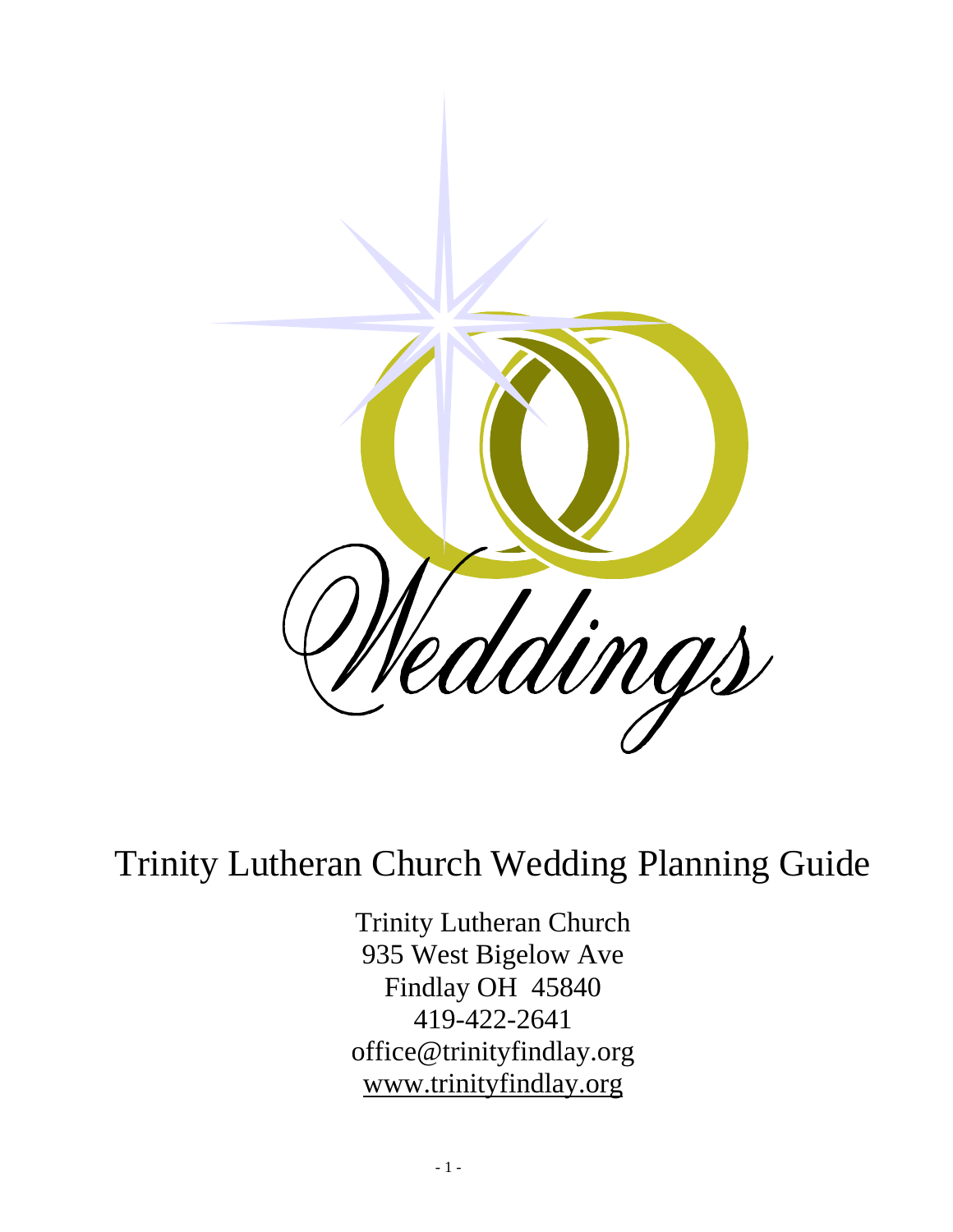# **Welcome and Introduction**

Welcome to Trinity Lutheran Church! On behalf of the whole congregation we look forward to helping you prepare for your Christian marriage and your shared life together, beginning with your wedding planning. Contained in this booklet are many items that will help you as your prepare for your wedding day. Included are our wedding policy, helpful resources in print and on the Internet, and forms to assist you in keeping all your important information organized.

When you meet with the Pastor, he will go over this booklet, make sure you understand everything in it, and fill out a duplicate set of forms for his records. During your premarriage counseling, the Pastor will check with you to make sure all the information is current and correct.

May God bless you as you prepare for this new creation in Christ given birth in your love and made complete through Him.

Trinity Lutheran Church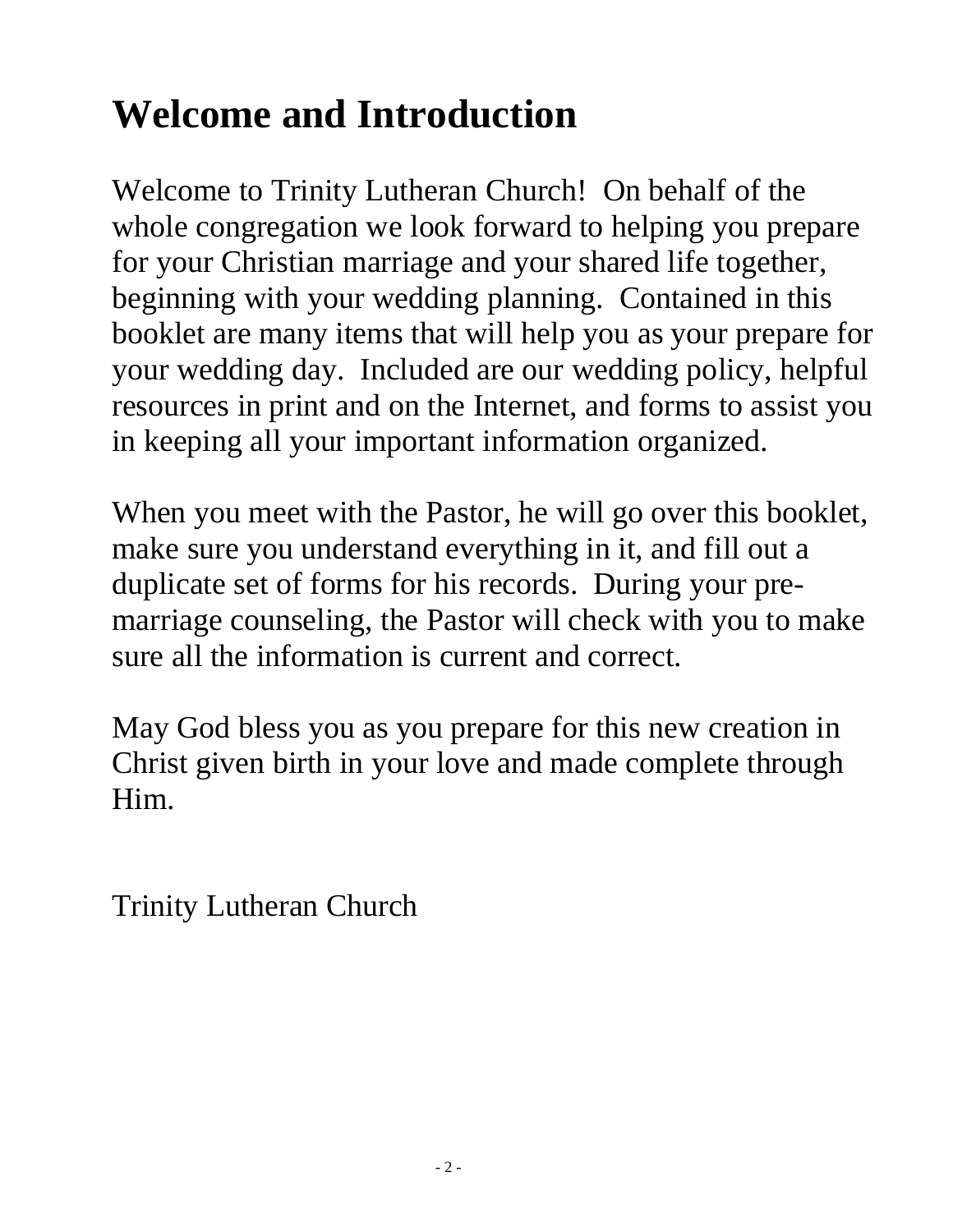# Wedding Policy of Trinity Lutheran Church

A wedding is, first of all, a service to worship the God who calls man and woman together in marriage. The normal place for a Christian wedding is in the church. In recognition of this, the following policies will be observed for all weddings in Trinity Lutheran Church.



- 1. The pastor will perform all weddings for members and non-members who request the benefit of a Christian wedding. Outside pastors may assist or preside, subject to the invitation of the Pastor and approval of the Congregational Council.
- 2. All couples married at Trinity Lutheran Church will commit to pre-marital counseling, either with the congregation's Pastor or another trained helping professional who has experience and background with this type of preparation. When done by the Pastor, the Pastor will have the discretion of determining the content of counseling. This will normally not be less than four meetings with the couple.
- 3. All wedding events, including the taking of formal pictures after a wedding, must be finished prior to 3:30pm on Saturday, due to the worship service held at 5:00pm.
- 4. Weddings will typically not be performed during the season of Lent, unless special permission is granted for this exception. The dates of the Lenten season shift from year to year.
- 5. The selection of a date and time for a wedding is to be made in consultation with the Pastor, and it is not final until the pastor gives approval for the date.
- 6. As all weddings at Trinity Lutheran Church are worship services of the congregation, all couples are expected to attend worship prior to and during pre-marriage counseling. Nonmembers and inactive members are expected to attend worship before beginning premarriage counseling.
- 7. Because a wedding is first and foremost a Christian worship service as part of the Christian community, Trinity Lutheran Church will observe the policy of an open church for all weddings (no private services).
- 8. All Liturgies or Orders of Service for weddings service, other than in the **Lutheran Book of Worship** (pages 202-205), must first be approved by the Pastor. The Altar paraments will be the color of the season of the Church year and will not be changed.
- 9. The congregation's Coordinator of Church Music/Organist will be the musician of the day, unless other arrangements have been made with the Pastor and Coordinator of Church Music/Organist well in advance to any final planning.
- 10. The guiding factor in the choice of wedding music is that a wedding is a church service and only the best music is worthy to be used to praise and worship God. Pop music and most secular music are therefore inappropriate for a Christian wedding. The couple will be expected to make contact with Coordinator of Church Music/Organist in order to select appropriate music for their Wedding Day.
- 11. The chancel area and nave may be decorated to help personalize the wedding day for the couple. The congregation offers the use of candelabras and a unity candle stand for the couple. Other decorations should be in keeping with the season of the church year and be none tastefully. Some standard guidelines are: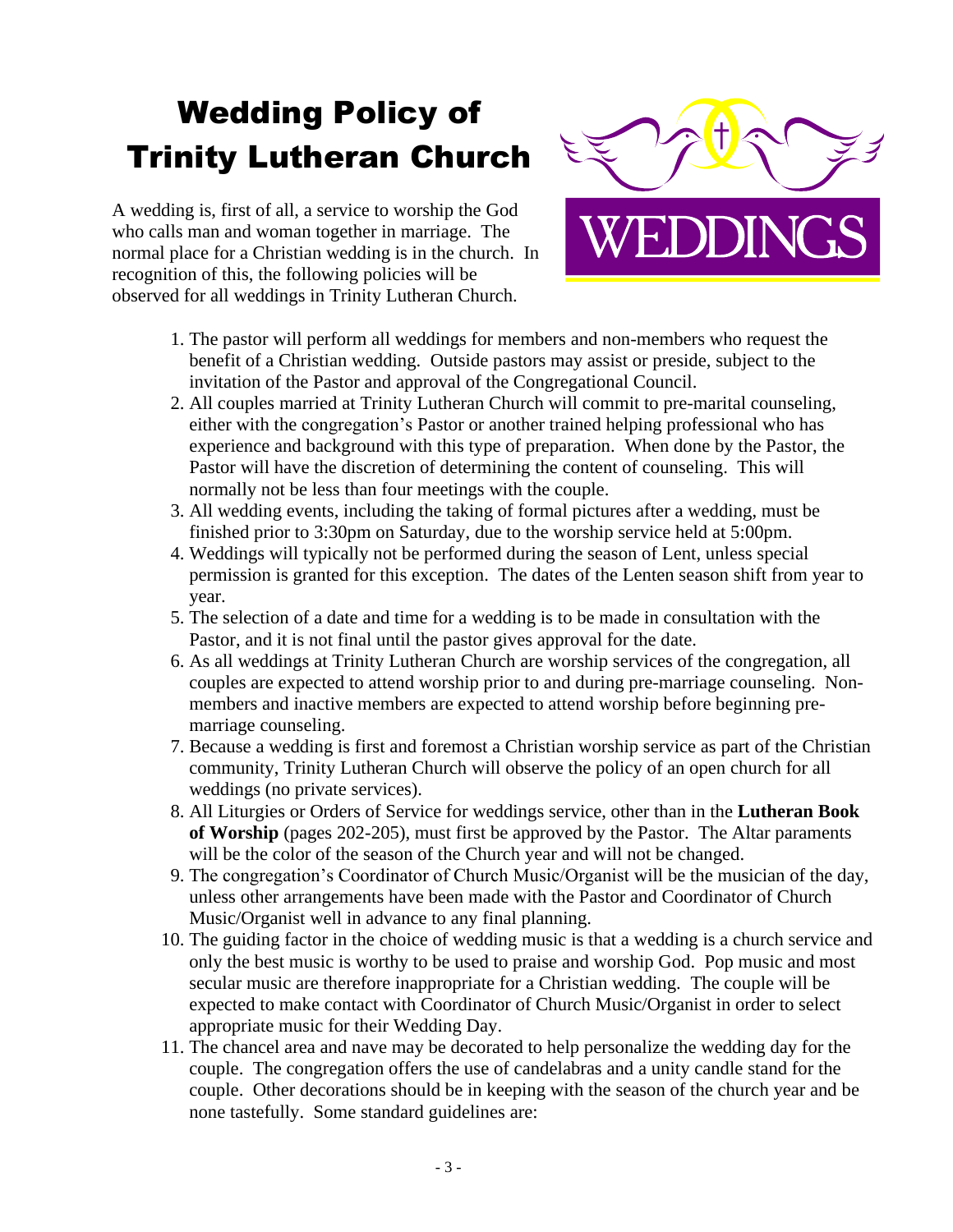- bows/flowers may be hung at the end of the pews using the special plastic clips *provided by the congregation*
- no flowers or decorations may be placed on the brass candelabras
- floral arrangements should be in good taste and not an extravagant display.
- No flowers are permitted on the altar, though a separate table will be provided if desired for flowers or unity candle.
- No nails, tacks, staples or tape will be used to attach decorations of any kind to church furniture.
- 12. Plan on 45 60 minutes rehearsal time on the day before the wedding. The couple will bring the wedding license to the rehearsal and present it to the Pastor for safekeeping.
- 13. During the course of the worship service, pictures may be taken from the back of the church or the side aisles. No flash photography is permitted nor is "roaming" (i.e., wandering up and down the aisles or up into the altar area) during the worship service. Videotaping is permitted from behind either side of the church or balcony. All video cameras must be placed on a tripod and not moved until after the service.
- 14. Birdseed may be thrown **outside the building** after the service, but rice is not permitted.
- 15. We ask that you return the seating arrangements and condition of the building and any rooms used to the way you found it before leaving the building. No smoking is permitted, except in designated areas and no alcoholic beverages are permitted on church grounds.
- 16. There are set suggested donations for the use of our building and for the services of our staff. They are attached to this booklet. In general, members of the church are not under an obligation to make these donations for the use of the facility, though *non-members* will need to do so. All couples need to make a contribution of a refundable deposit, as well as a custodial fee. The deposit is due when the date is secured on the church calendar, and it will be returned after the wedding, assuming there are no damages to the facility. All suggested donations need to be turned in to the office prior to the rehearsal. The couple shall handle compensation to the pastor and organist individually, and if using a check, they should be made out to them personally.
- 17. The church fellowship hall or Community Life Center is available for wedding receptions when there is not a conflict with scheduled church activities. If you would like to use our facilities for your rehearsal dinner or reception, though there is an additional donation expected, it also should be made in advance. Those planning to use the fellowship hall facilities must arrange for set-up, catering, and clean-up following the reception.
- 18. A very simple black and white wedding bulletin will be prepared by the church secretary. Anything more elaborate, or in color, will need to either be supplied by the couple (in consultation with the pastor) or prepared by the church secretary for an added fee. These arrangements should be made three months in advance of the wedding, when possible.
- 19. Decorations may be put into place the day before the wedding, unless there is a special public worship service scheduled just prior to the wedding worship.
- 20. **This is your wedding** –As proud as your relatives are of you, it is your wedding, not theirs, so the decisions you make with the Pastor prior to the rehearsal are the ones that will be honored.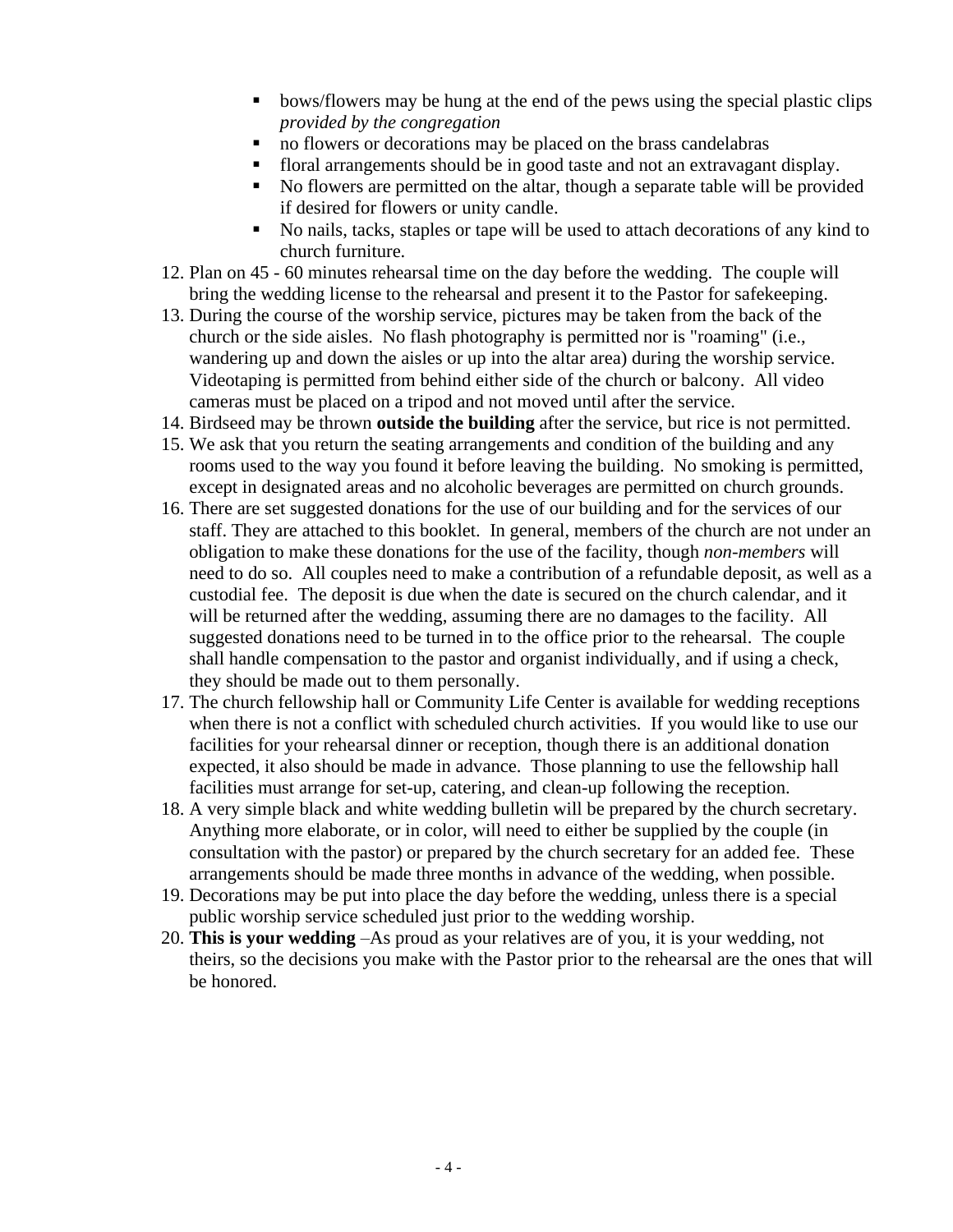<sup>18</sup>Then the LORD God said, "It is not good that the man should be alone; I will make him a helper as his partner." <sup>19</sup>So out of the ground the LORD God formed every animal of the field and every bird of the air, and brought them to the man to see what he would call them; and whatever the man called every living creature, that was its name. <sup>20</sup>The man gave names to all cattle, and to the birds of the air, and to every animal of the field; but for the man there was not found a helper as his partner. <sup>21</sup>So the LORD God caused a deep sleep to fall upon the man, and he slept; then he took one of his ribs and closed up its place with flesh. 22And the rib that the LORD God had taken from the man he made into a woman and brought her to the man. 23Then the man said,

"This at last is bone of my bones

and flesh of my flesh;

this one shall be called Woman,

for out of Man this one was taken."

<sup>24</sup>Therefore a man leaves his father and his mother and clings to his wife, and they become one flesh.

- Genesis 2:18-24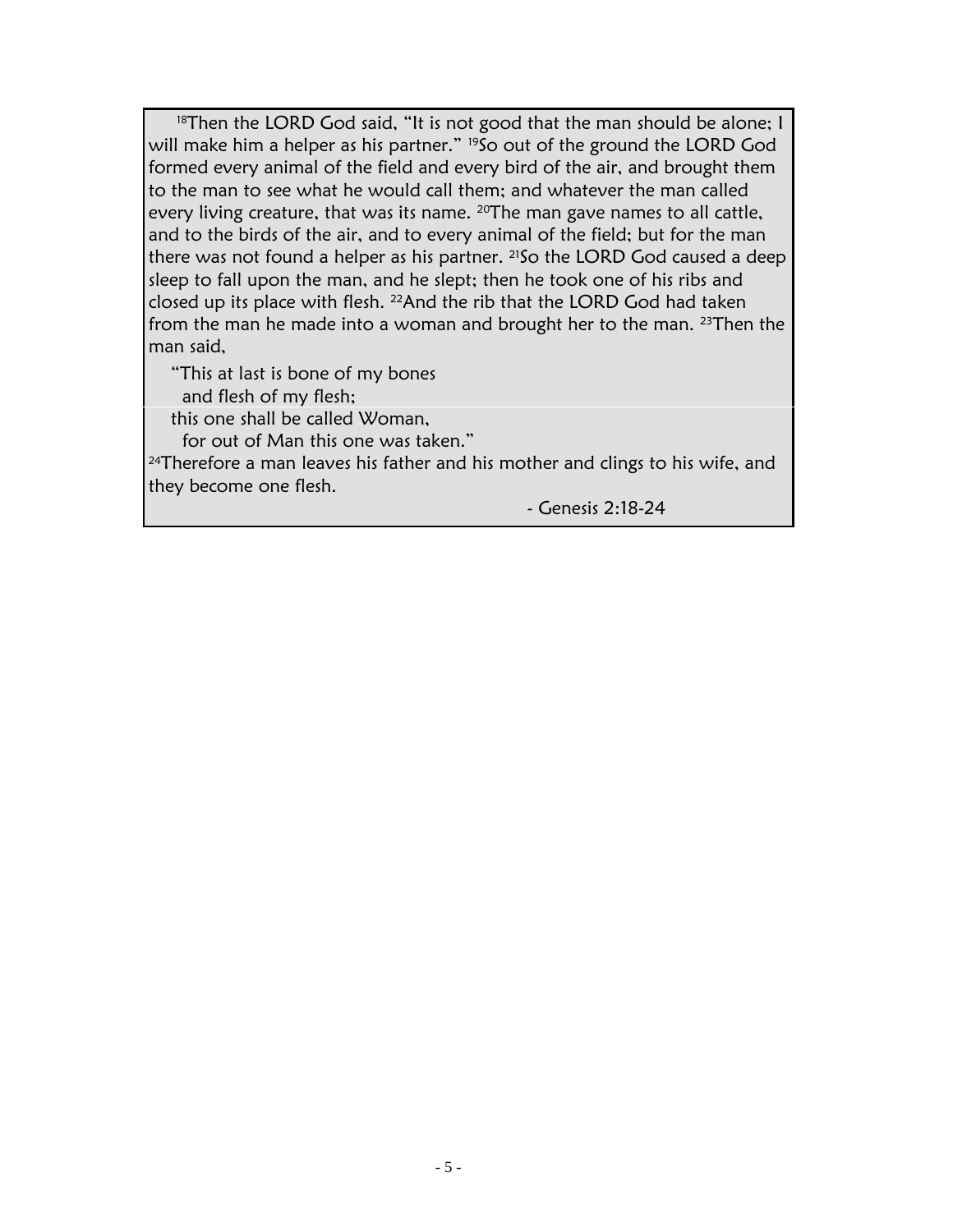### Wedding Information (Please provide copies to the church office. Extras in the back)

| Name of the Couple: | <u> 1980 - John Stone, Amerikaanse kommunister († 1950)</u> |
|---------------------|-------------------------------------------------------------|
|                     | Date of the Rehearsal:                                      |
|                     | Time of the Rehearsal:                                      |
|                     |                                                             |
| Reception Location: | Reh. Dinner Location:                                       |
|                     |                                                             |

### **Personal Information**

|                                                                                           | Age:                                                                                                                  |
|-------------------------------------------------------------------------------------------|-----------------------------------------------------------------------------------------------------------------------|
|                                                                                           |                                                                                                                       |
|                                                                                           |                                                                                                                       |
|                                                                                           | Active Member?                                                                                                        |
|                                                                                           | Age:                                                                                                                  |
|                                                                                           |                                                                                                                       |
|                                                                                           | Phone:                                                                                                                |
| Church Affiliation:                                                                       | Active Member?                                                                                                        |
|                                                                                           |                                                                                                                       |
|                                                                                           |                                                                                                                       |
| <b>Bridal Party</b>                                                                       |                                                                                                                       |
|                                                                                           |                                                                                                                       |
| Groomsmen:                                                                                |                                                                                                                       |
|                                                                                           |                                                                                                                       |
| <u> 1989 - Johann John Stone, mars et al. (1989)</u>                                      |                                                                                                                       |
| the control of the control of the control of the control of the control of the control of | the control of the control of the control of the control of the control of the control of                             |
| Ushers:                                                                                   |                                                                                                                       |
|                                                                                           | the control of the control of the control of the control of the control of the control of                             |
| <u> 1989 - Johann Barnett, fransk politik (f. 1989)</u>                                   |                                                                                                                       |
|                                                                                           |                                                                                                                       |
|                                                                                           |                                                                                                                       |
| Bridesmaids:                                                                              |                                                                                                                       |
| the contract of the contract of the contract of the contract of the contract of           |                                                                                                                       |
| the control of the control of the control of the control of the control of the control of |                                                                                                                       |
| <u> 1989 - Johann Barn, mars et al. (b. 1989)</u>                                         | <u> 1989 - Johann Harry Harry Harry Harry Harry Harry Harry Harry Harry Harry Harry Harry Harry Harry Harry Harry</u> |
|                                                                                           |                                                                                                                       |
|                                                                                           |                                                                                                                       |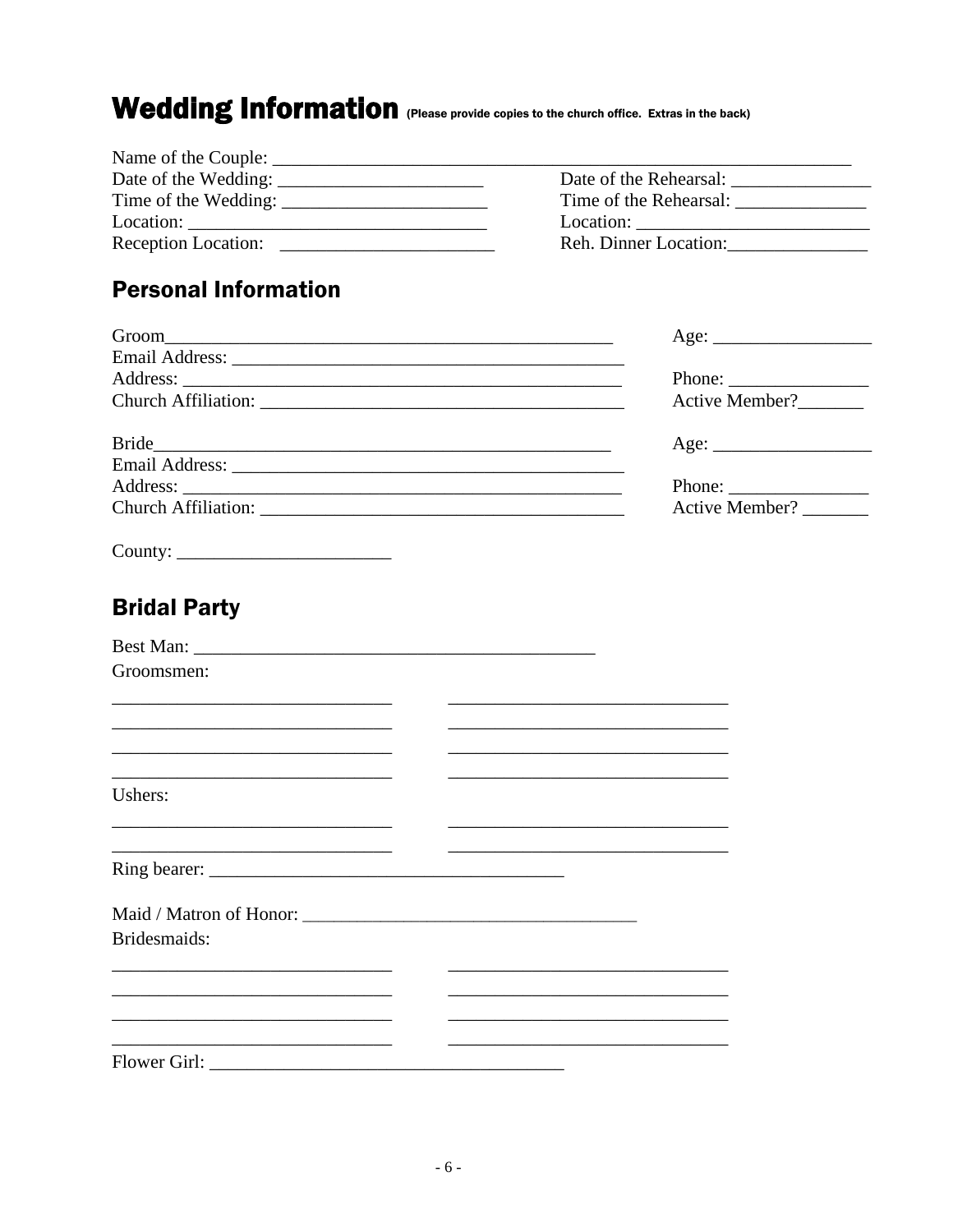#### **Musicians:**

Vocalists:

Instrumentalists:

### **Other Participants**

| Video:                        |  |  |
|-------------------------------|--|--|
|                               |  |  |
| Readers:                      |  |  |
|                               |  |  |
| Guest Book:                   |  |  |
|                               |  |  |
| <b>Birdseed Distributors:</b> |  |  |
|                               |  |  |
| Others:                       |  |  |

### **Family Information**

Names of the Parents of the Groom

Names of the Parents of the Bride

Future Address of the Couple:

Names of Grandparents to Be Remembered With Roses: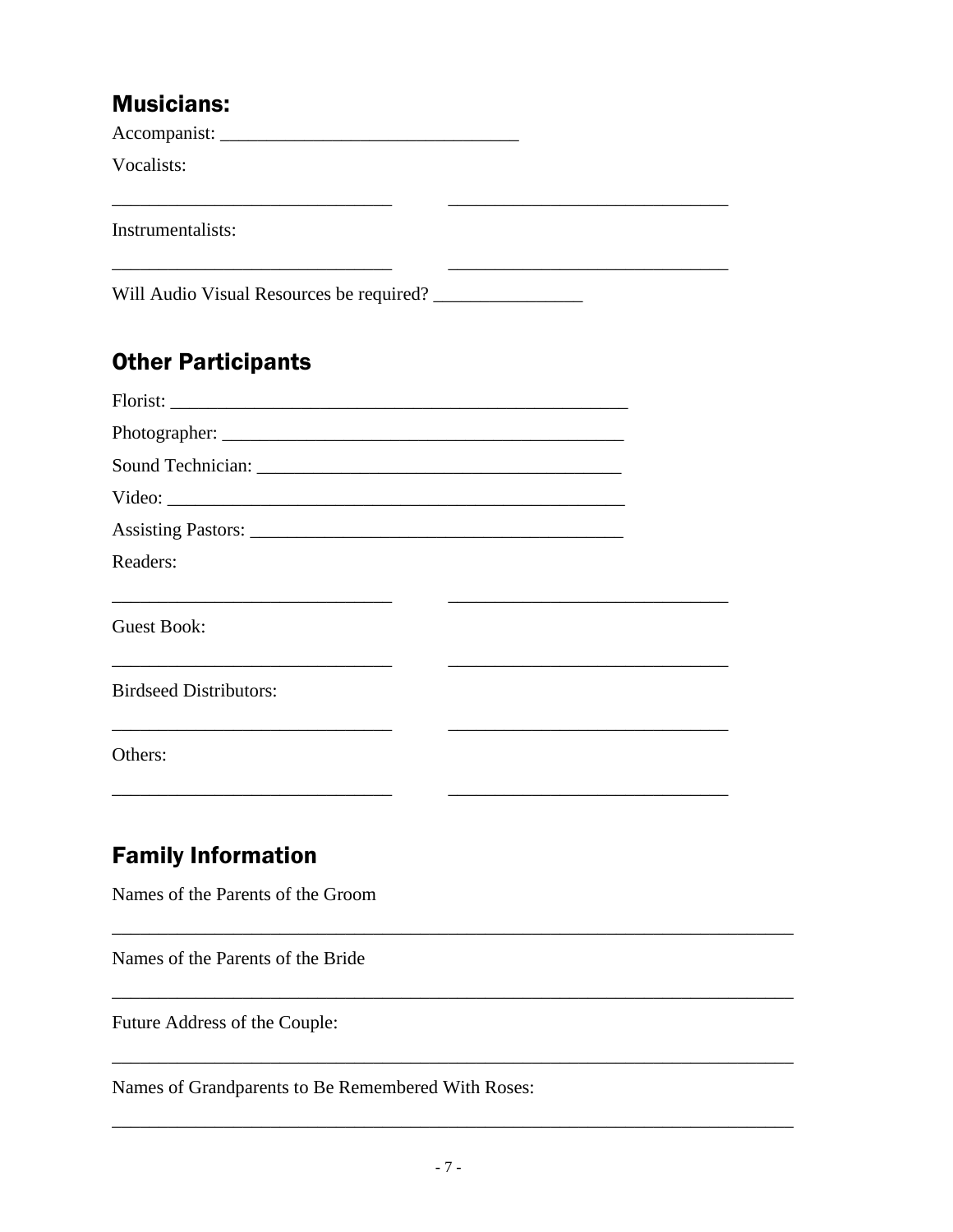### Worship Information

| Do wish to use an aisle runner?                             |  |
|-------------------------------------------------------------|--|
|                                                             |  |
| How many bulletins will you need?                           |  |
| Do you wish the Church Secretary to prepare your bulletins? |  |
| Number of pews to reserve for family members:               |  |
|                                                             |  |
| Bride:                                                      |  |

### After the Service

| Will there be a greeting line?                                |
|---------------------------------------------------------------|
| Will the bride and groom dismiss the guests from their seats? |
| Will the father be "Giving the bride away?"                   |

### Helpful Reminders:

| Have the tuxedos been fitted? (Date completed)                                       |                                                                                        |  |  |  |
|--------------------------------------------------------------------------------------|----------------------------------------------------------------------------------------|--|--|--|
| Have the dresses been fitted? _______________ (Date completed)                       |                                                                                        |  |  |  |
| Have the rings been sized? ________________ (Date completed)                         |                                                                                        |  |  |  |
| Have you reserved a reception hall? _______________________ (Date completed)         |                                                                                        |  |  |  |
|                                                                                      | Have you reserved a place for the rehearsal dinner? __________________(Date completed) |  |  |  |
| If you are purchasing gifts for the bridal party and participants, have you done so? |                                                                                        |  |  |  |
|                                                                                      |                                                                                        |  |  |  |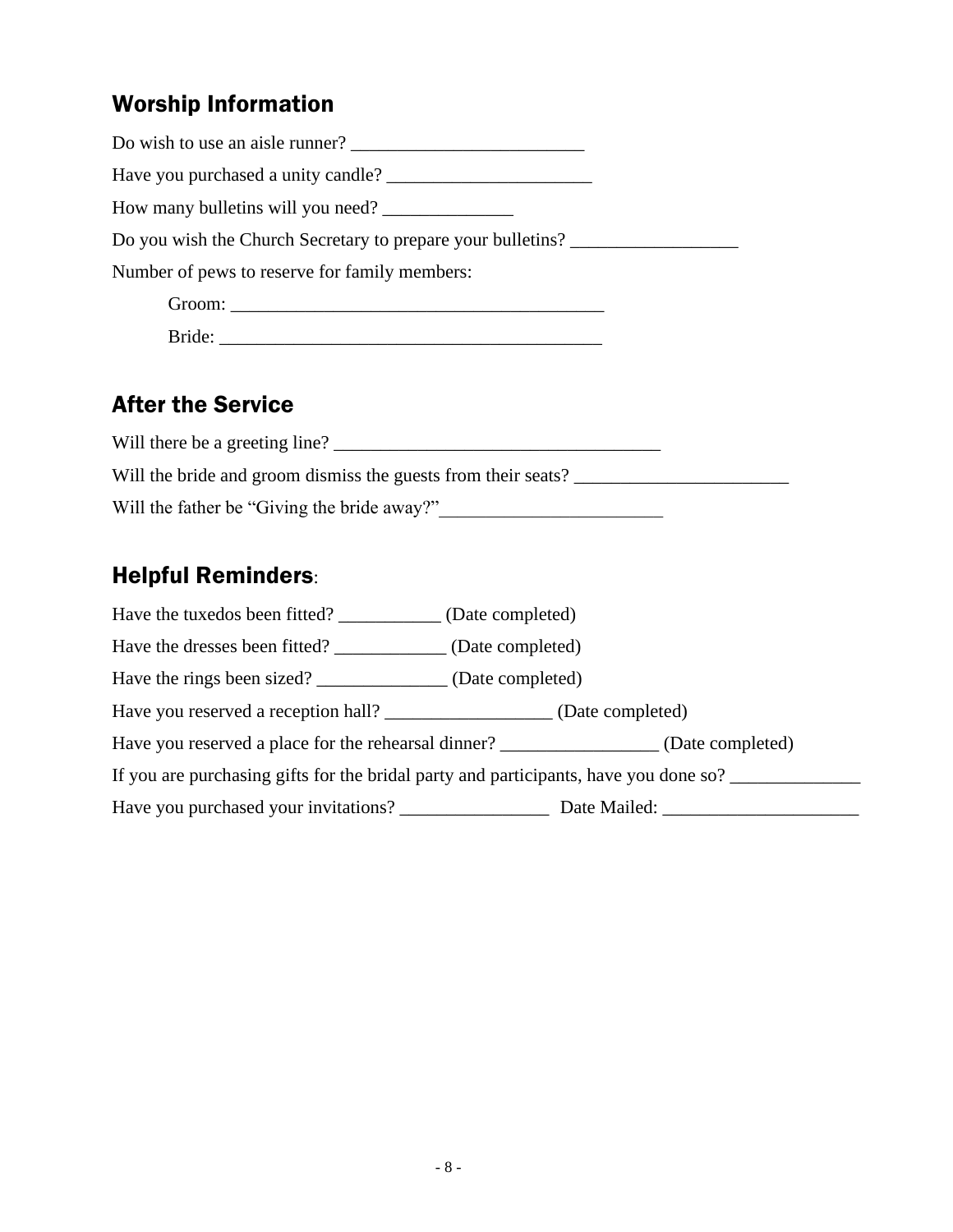### Notes and Comments About the Wedding Service

- 1. **Ushering**  The traditional arrangement for seating is groom's family on the right (organ side) and bride on the left (choir loft side). Feel free to balance the seating but be sure there is reserved seating for the immediate family in front. The ushers should be ready to seat people 30 minutes prior to the service. If a runner is being used, they should unroll it once the mothers have been seated, approximately 5 minutes before the service. Ushers should escort ladies down the aisle by the arm, with the rest of the group following behind and then return to the church entrance. Following the service, if the bride and groom are not dismissing the congregation themselves, the ushers should immediately begin dismissing the guests once the bridal party has left, beginning first with the parents of the bride, then the parents of the groom, then alternating pews, never having more than 12-16 people standing in the aisle.
- 2. **Sound and Pre-Recorded Music** Only sound technicians from Trinity are authorized to operate our sound system. It is asked that they be paid \$50 for their services if you are a nonmember. If you are using pre-recorded music, please have all tapes cued to the correct song. Clearly mark all CDs with the needed tracks and their order.
- 3. **Processional (Entrance of the Bridal Party)** There are several ways to handle the entrance of the bridal party. Please choose one method prior to the rehearsal. Some of the alternatives include:
	- a. Groomsmen line up in front with the Pastor and Groom as the bridesmaids walk alone.
	- b. Groomsmen line up in front with the Pastor and meet the bridesmaid halfway down the aisle.
	- c. Everyone except the Pastor and the Groom meet in the back and walk in together by couples.
	- d. Other:

**6. Unity Candle or Sand Unity** – The tradition of the Unity Candle/Sand is not included in our Lutheran order of service but is usually inserted following the blessing of the couple. A song or congregation hymn is played or sung while the couple lights the candle, which is placed at the front of the altar. It is also appropriate for the bride and groom to take some or all the roses that may be on the altar and present them to their mothers, returning then to the altar.

### Useful Resources

Here is a list of useful web sites that you might find helpful in preparing for your wedding day. Also check Christian bookstores for pre-marriage guides and magazines.

[www.ultimatewedding.com](http://www.ultimatewedding.com/) [www.theknot.com](http://www.theknot.com/) [www.theweddingchannel.com](http://www.theweddingchannel.com/)